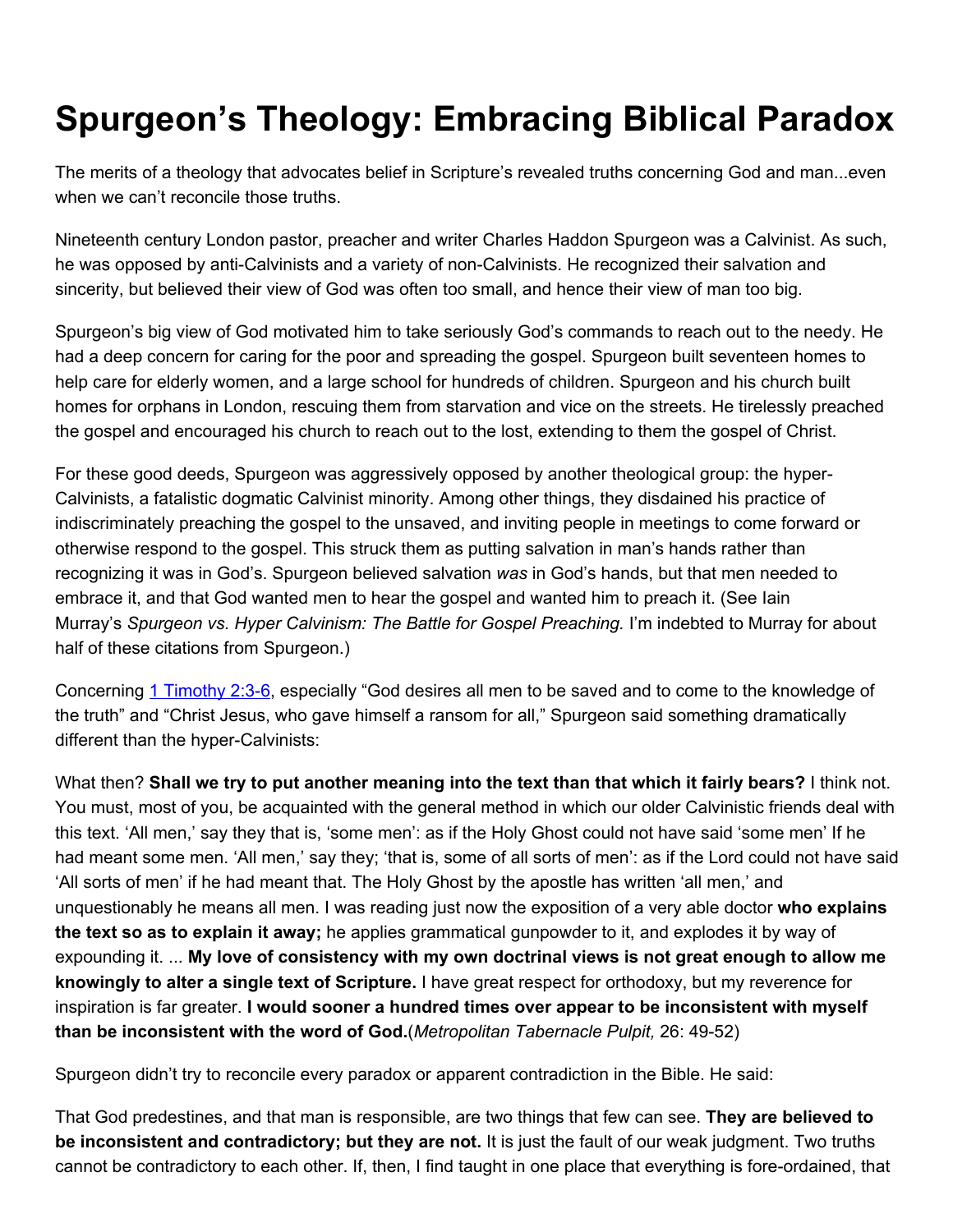is true; and if I find in another place that man is responsible for all his actions, that is true; and it is my folly that leads me to imagine that two truths can ever contradict each other. These two truths, I do not believe, can ever be welded into one upon any human anvil, but one they shall be in eternity: they are two lines that are so nearly parallel, that the mind that shall pursue them farthest, will never discover that they converge; but they do converge, and they will meet somewhere in eternity, close to the throne of God, whence all truth doth spring. (*New Park Street Pulpit*, 4:337)

Spurgeon warned against theologies that attempt to reconcile, by means of shortsighted human logic, every apparent biblical inconsistency:

Men who are morbidly anxious to possess a self-consistent creed, a creed which will put together and form a square like a Chinese puzzle, are very apt to narrow their souls. Those who will only believe what they can reconcile will necessarily disbelieve much of divine revelation. Those who receive by faith anything which they find in the Bible will receive two things, twenty things, ay, or twenty thousand things, though they cannot construct a theory which harmonizes them all. ("Faith," *Sword and Trowel*, 1872)

Both Arminianism and Calvinism sometimes ignore or minimize one teaching of God's Word because they can't understand how it fits with another. So they choose between them, instead of believing both. Some embrace God's sovereignty, then redefine human choice and responsibility in a way that makes it no longer meaningful choice or meaningful responsibility. Some embrace human free choice and redefine God's sovereignty and election in light of it, reducing God's "sovereignty" to merely seeing in advance that people will choose him, so then based on *their* foreseen decisions, he "chooses" them; or seeing what bad people will do but being unable to stop them, God is forced to try to make the best of it. (As opposed to "You intended it for evil, but God intended it for good," [Genesis](http://biblia.com/bible/esv/Genesis%2050.20) 50:20). More recently, with Open Theology, God is actually said to be unable to see in advance exactly what choices people will make! (What's next? God is too tired of this big job of running the universe, and he needs us to take the throne to help keep things going?)

Scripture reveals that God's will is effective and He is sovereign in all things and that man is free and responsible for all his actions. Spurgeon wrote, "Both are true; no two truths can be inconsistent with each other; and what you have to do is to *believe them both.*"(*New Park Street Pulpit,* vol. 4, 343.)

In an early sermon on "Sovereign Grace and Man's Responsibility" Spurgeon introduced his subject this way:

The system of truth is not one straight line, but two. No man will ever get a right view of the gospel until he knows how to look at the two lines at once...Now, if I were to declare that man was so free to act, that there is no presidence of God over his actions, I should be driven very near to atheism; and if, on the other hand, I declare that God so overrules all things, as that man is not free to be responsible, I am driven at once to Antinomianism or fatalism. That God predestinates, and that man is responsible, are two things that few can see. They are believed to be inconsistent and contradictory; but they are not. It is the fault of our weak judgment...it is my folly that leads me to imagine that two truths can ever contradict each other. (*New Park Street Pulpit,* vol. 4, 337).

Years later, in another sermon, Spurgeon said,

I believe in predestination, yea, even in its very jots and tittles. I believe that the path of a single grain of dust in the March wind is ordained and settled by a decree which cannot be violated; that every word and thought of man, every flittering of a sparrow's wing, every flight of a fly...that everything, in fact is foreknown and foreordained. But I do equally believe in the free agency of man, that man acts as he wills, especially in moral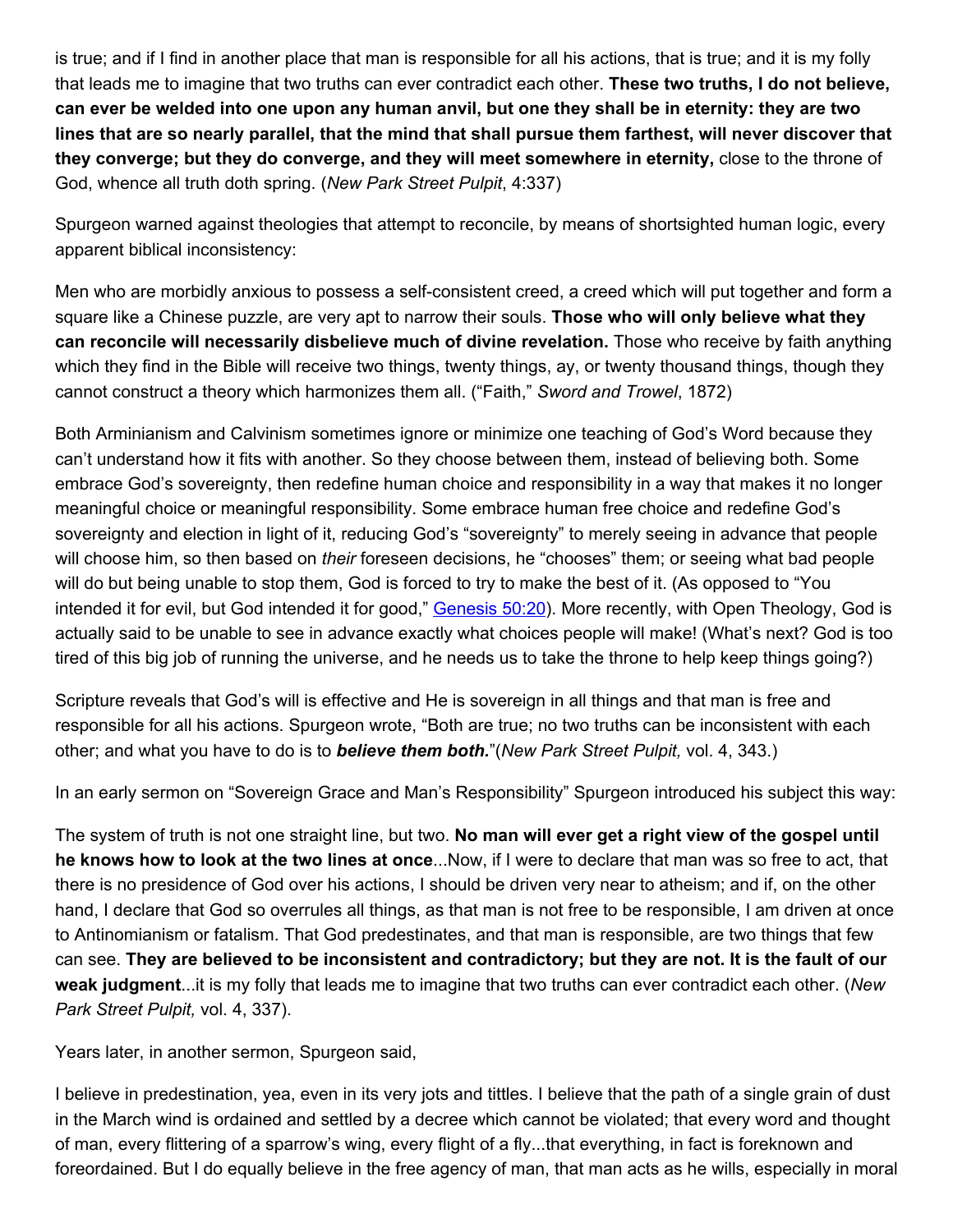operations — choosing the evil with a will that is unbiased by anything that comes from God, biased only by his own depravity of heart and the perverseness of his habits; choosing the right too, with perfect freedom, though sacredly guided and led by the Holy Spirit...I believe that man is as accountable as if there were no destiny whatever...Where these two truths meet I do not know, nor do I want to know. They do not puzzle me, since I have given up my mind to believing them both.(*Metropolitan Tabernacle Pulpit,* vol. 15, 458).

## Spurgeon also said,

It is my firm belief that everything in heaven, and earth and hell, will be seen to be, in the long run, part of the divine plan; yet never is God the author or the accomplice of sin...sin rests with man, wholly with man, and yet by some strange overruling force, Godlike and mysterious, like the existence of God, his supreme will is accomplished...to deny this truth because we cannot understand it, were to shut ourselves out of a great deal of important knowledge. (*Metropolitan Tabernacle Pulpit,* vol. 15, 458).

Spurgeon was first a Biblicist, and only second a Calvinist. (Though imperfect and capable of misinterpreting Scripture, for the most part he was led to his beliefs by Scripture, not Calvinism.) His Calvinism didn't inhibit him, but inspired him to offer the gospel to all men. He believed that more sinners could be saved if the gospel was preached to them. He didn't try to harmonize this with God's election, since Scripture clearly teaches both. He believed his responsibility was to preach the gospel, and that God, in his sovereignty, would use both preaching and prayer to produce a greater harvest of souls. He had prayer meetings Monday nights, and before preaching services. His classic book *The Soul Winner* is still in print.

Graciously, Spurgeon acknowledged the need for love and kindness between sincere Christians with different doctrines. He also acknowledged that some (though far from all) theological differences were largely semantic:

But I do maintain there should be, and there must be if our churches are to be healthy and sound, a constant adherence to the fundamental doctrines of divine truth. I should be prepared to go a very long way for charity's sake, and admit that very much of the discussion which has existed even between Arminians and Calvinists has not been a discussion about vital truth, but about the terms in which that vital truth shall be stated. (*Metropolitan Tabernacle Pulpit,* 6:395.)

Spurgeon recognized that both Arminians and Calvinists were correct in many of their understandings of Scripture, but their mistake was in choosing one set of truths over another, rather than accepting both regardless of their apparent contradiction. He attributed our lack of understanding to our finite and fallen minds, not to problems with God or Scripture. Spurgeon put it this way:

The Calvinist has said, and said right bravely, that salvation is of grace alone; and the Arminian has said, and said most truthfully, that damnation is of man's will alone, and as the result of man's sin, and of that only. Then they have fallen out with one another. The fact is, they had each one laid hold of a truth, and if they could have put their heads together, and accepted both truths, it might have been greatly for the advantage of the Church of Christ. These two doctrines are like tram lines that you can travel on with safety and comfort, these parallel lines—ruin, of man; restoration, of God: sin, of man's will; salvation, of God's will: reprobation, of man's demerit; election, of God's free and sovereign grace: the sinner lost in hell through himself alone, the saint lifted up to heaven wholly and alone by the power and grace of God. Get those two truths thoroughly engraven upon your heart, and you will then hold comprehensively the